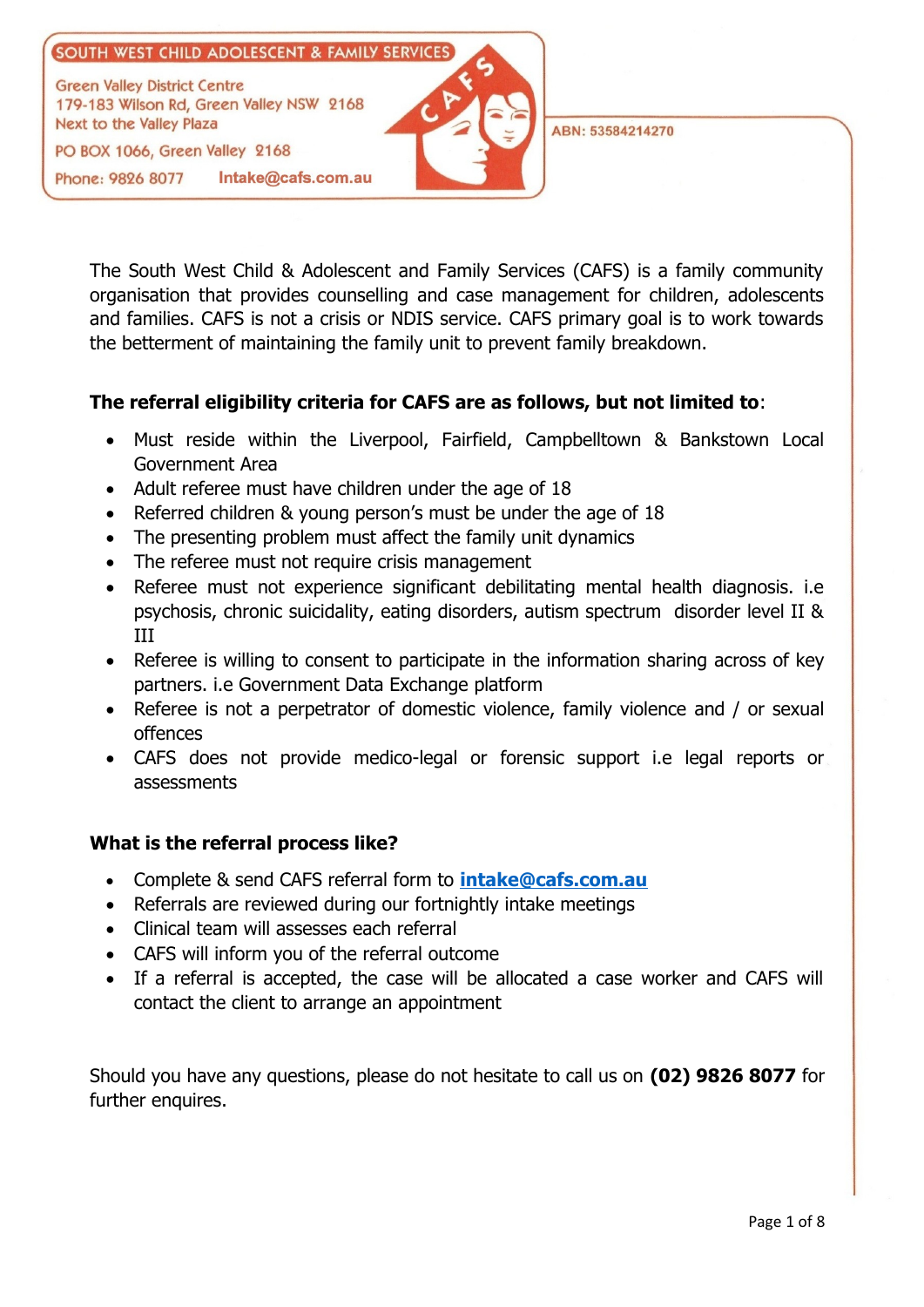

# **CAFS REFERAL FORM**

## **Details of Referred Primary Person**

| <b>Full Name:</b>                                                                                              |                                                 |  |
|----------------------------------------------------------------------------------------------------------------|-------------------------------------------------|--|
| Date of Birth:                                                                                                 | Male $O/$ Female $O/$ Other O<br><b>Gender:</b> |  |
| <b>Phone:</b>                                                                                                  | Email:                                          |  |
| Address:                                                                                                       |                                                 |  |
| Suburb:<br>Postcode:                                                                                           |                                                 |  |
| <b>Local Government Area:</b> $\odot$ Liverpool / $\odot$ Fairfield / $\odot$ Bankstown / $\odot$ Campbelltown |                                                 |  |
|                                                                                                                |                                                 |  |
| <b>School (If Applicable)</b>                                                                                  |                                                 |  |
| <b>Grade Year</b>                                                                                              |                                                 |  |

| <b>Name Other Family Members/</b><br><b>Significant Persons</b> | <b>Relationship to</b><br>primary client | Age | <b>Phone Number</b> |
|-----------------------------------------------------------------|------------------------------------------|-----|---------------------|
|                                                                 |                                          |     |                     |
|                                                                 |                                          |     |                     |
|                                                                 |                                          |     |                     |
|                                                                 |                                          |     |                     |
|                                                                 |                                          |     |                     |
|                                                                 |                                          |     |                     |

| <b>Presenting Problems</b>         |                                 |                                           |
|------------------------------------|---------------------------------|-------------------------------------------|
| 1. Disorder of Childhood:          | 2. Anxiety (Child) L            | 3. Anxiety (Parent) $\Box$                |
| ODD / ADHD / ASD $\Box$            |                                 |                                           |
| 4. Depression (Child) $\Box$       | 5. Depression (Parent) $\Box$   | 6. Alcohol and other Drugs (Child) $\Box$ |
| 7. Alcohol and other Drugs         | 8. ROSH: Physical / Neglect /   | 9. Home Leaving / Homelessness /          |
| (Parent) $L$                       | Emotional / Sexual L            | Housing                                   |
| 10. School Refusal / Stress $\Box$ | 11. Disability (Intellectual)   | 12. Disability (Physical) $\vdash$        |
| 13. Eating Disorders L             | 14. Self-harm / Suicidal $\Box$ | 15. Family Restoration L                  |
| 16. Behavioural / Behaviour        | 17. Aggressive Behaviour /      | 18. Domestic / Family Violence —          |
| Management Issues l                | Anger Management Issues I       |                                           |
| 19. Adjustment Issues              | 20. Parenting Issues L          | 21. Bereavement Issues                    |
| 22.OCD                             | 23. Trauma                      | 24: Other $\Box$                          |

Note: The above presenting conditions are for assessment purposes & to view clients global functioning and may not necessarily meet our referral criteria.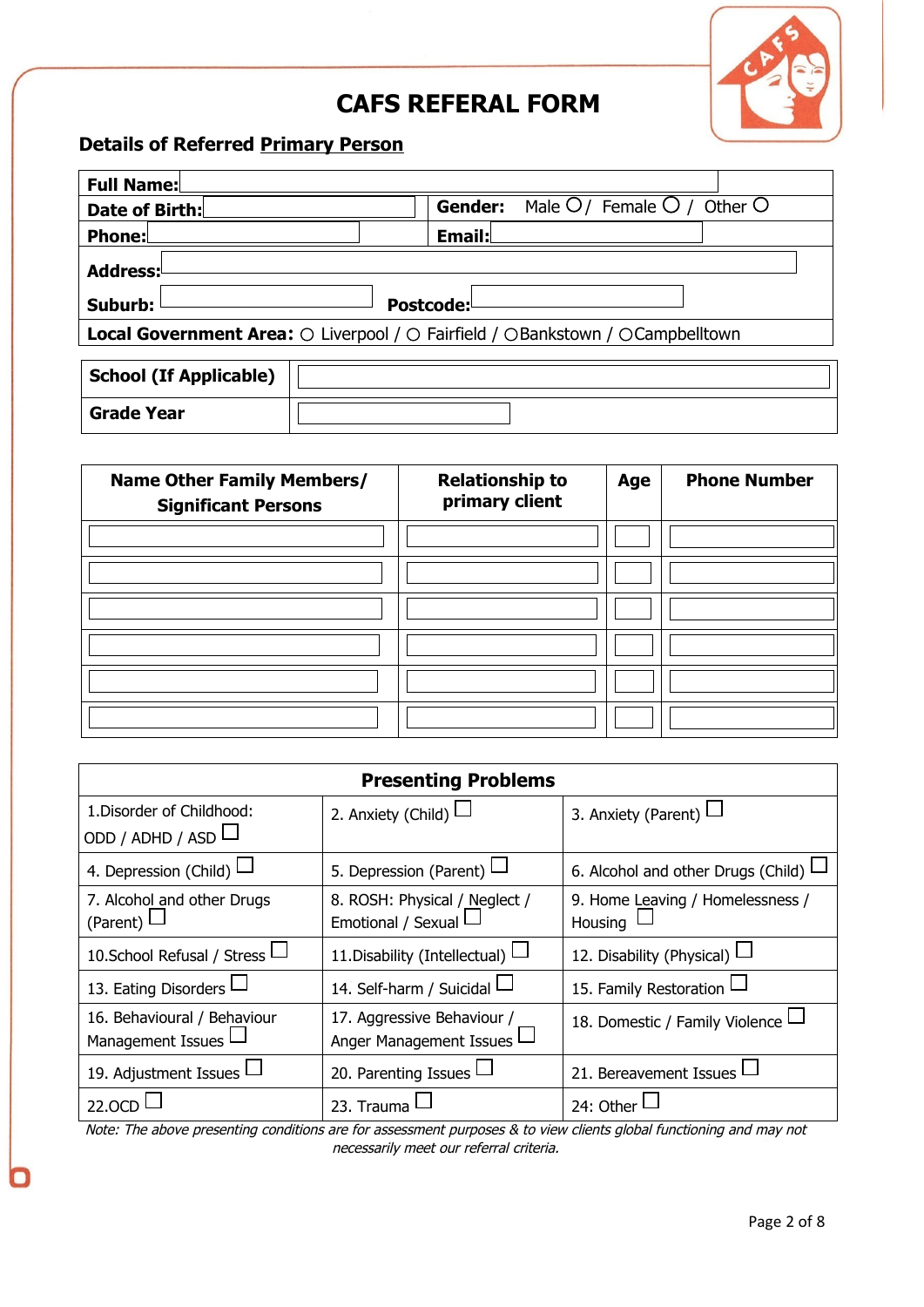

# **History and Current Situation:**

# **Expectation of Referrer:**

# **Hospitalisation:**

|  | Has the referee been admitted to hospital in the past 24 months? Yes $O/$ No $O$ |
|--|----------------------------------------------------------------------------------|
|--|----------------------------------------------------------------------------------|

| If YES, which hospital?   |  |
|---------------------------|--|
|                           |  |
| Date of admission?        |  |
|                           |  |
| Length of stay? $\lfloor$ |  |
|                           |  |
| Reason for stay?          |  |
|                           |  |
|                           |  |
|                           |  |
|                           |  |
|                           |  |
|                           |  |
|                           |  |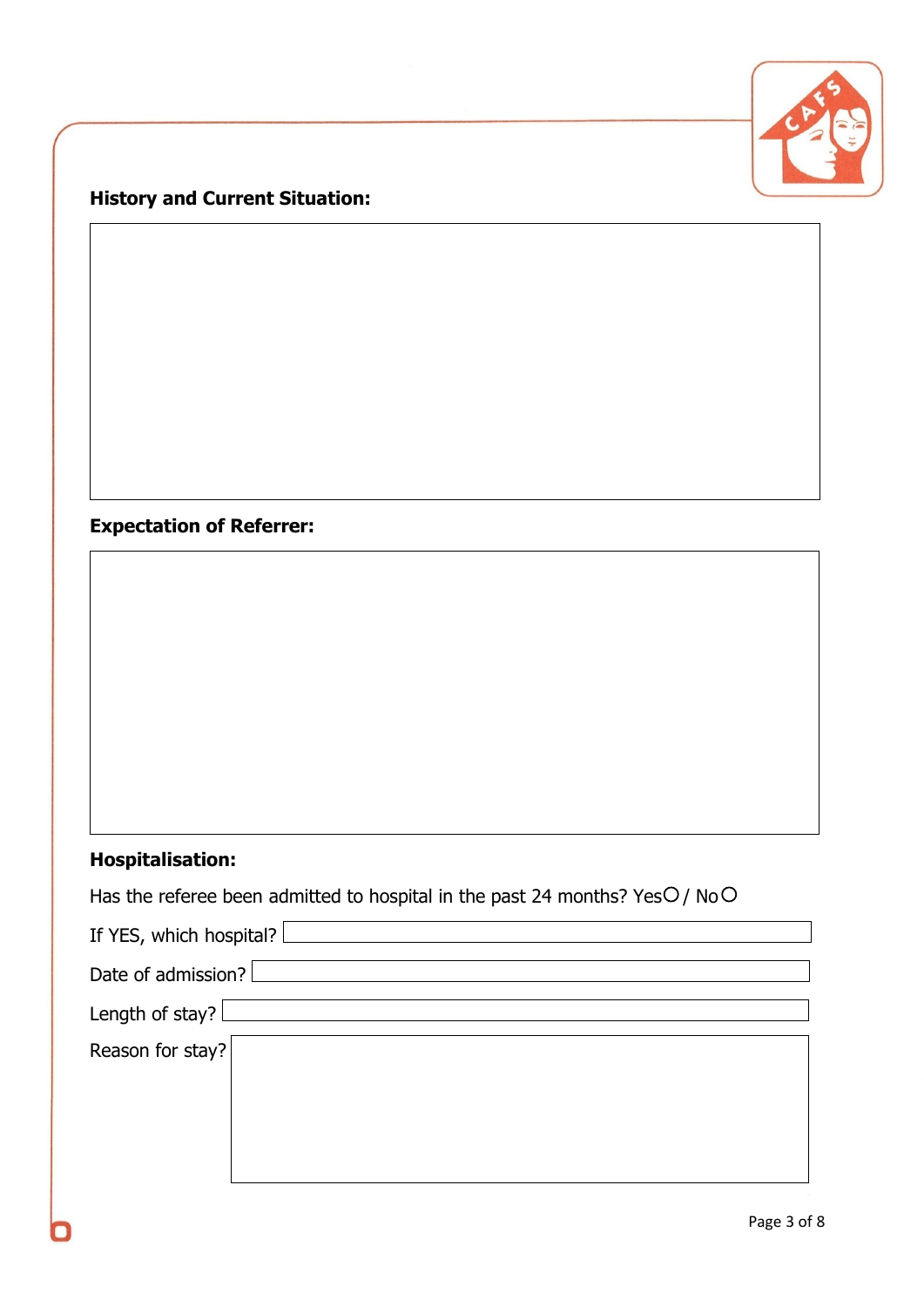

## **Referral Source:**

| 1. Self $\vdash$   | 2. Family $\Box$  | 3. DCJ          | 4. Education /<br>School Sector –         | 5. Health Sector |
|--------------------|-------------------|-----------------|-------------------------------------------|------------------|
| 6. Legal<br>Sector | 7. Refuge Service | 8. Centrelink L | 9. Community Based<br>Organisation $\Box$ | 10. Other $\Box$ |

| Name of Referrer:       |     |        |
|-------------------------|-----|--------|
| Contact Details:        | Ph: | Email: |
| Relationship to Client: |     |        |

## **Other Agencies Involved:**

| Organisation | <b>Contact Name</b> | <b>Contact Number</b> |
|--------------|---------------------|-----------------------|
|              |                     |                       |
|              |                     |                       |
|              |                     |                       |
|              |                     |                       |

## **Are there any other further comments or information you would like to include in relation to the referral?**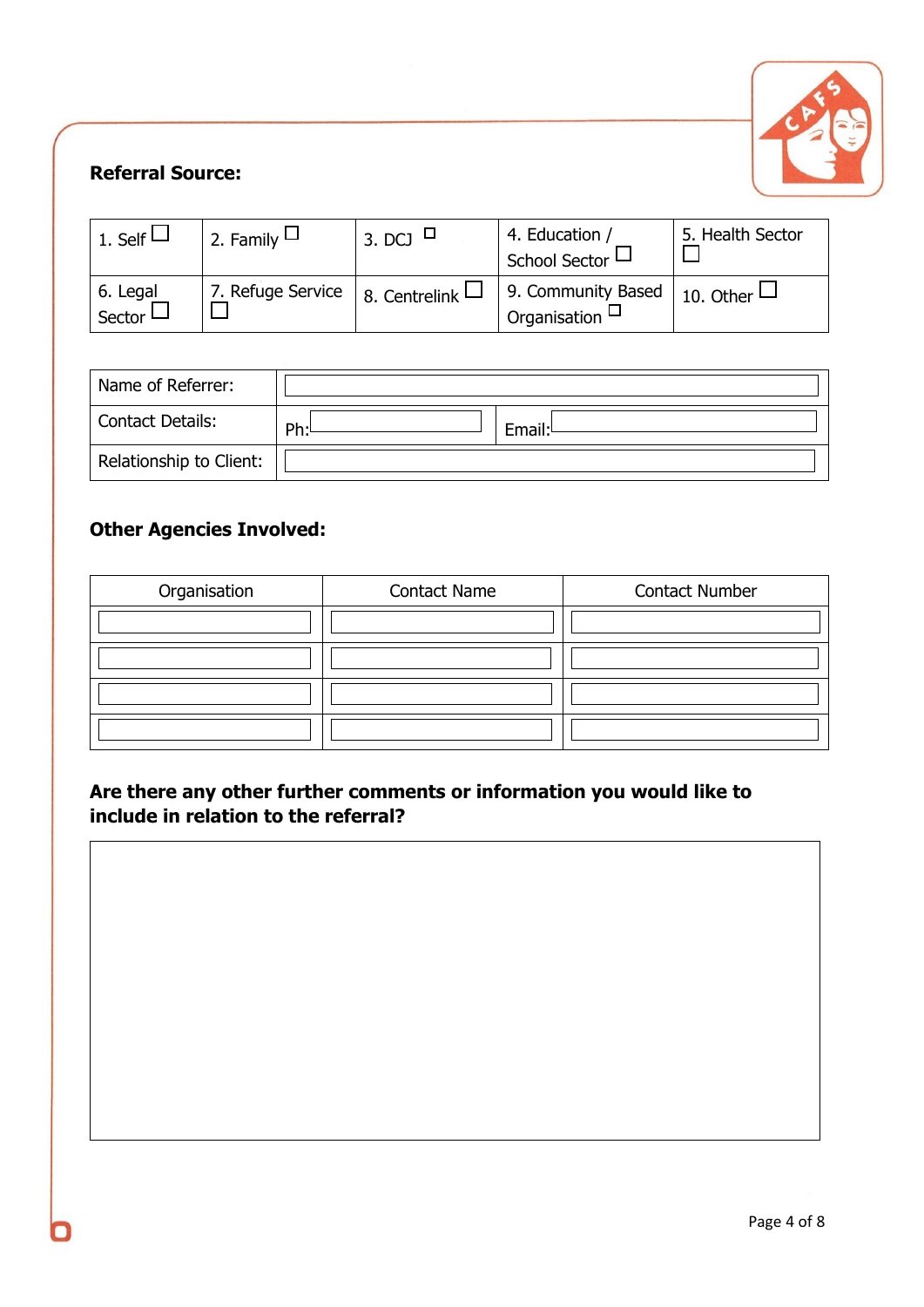

#### **Statistical Information:**

#### **What country was the main referred person born in?**

**Main language spoken at home?** If you speak more than one language at home, please write the language that is spoken most often.

**Interpreter Required?** Yes  $\circ$  No  $\circ$ 

#### **Do you identify as Aboriginal or Torres Strait Islander?**

| $\Box$   | <b>No</b>                             |
|----------|---------------------------------------|
| $\Box$ 2 | Aboriginal                            |
|          | $\Box$ 3   Torres Strait Islander     |
| $\Box$ 4 | Aboriginal and Torres Strait Islander |

#### **Do you have any of the following impairments, conditions or disabilities?**

Please select all that apply. Medical documentation is not required. For information about each category speak to your practitioner or service provider.

| $\Box$ 1    | Intellectual learning |
|-------------|-----------------------|
| $\Box$ 2    | Psychiatric           |
| $\Box$ 3    | Sensory/speech        |
| $\Box$      | Physical/diverse      |
| $\square$ 5 | <b>None</b>           |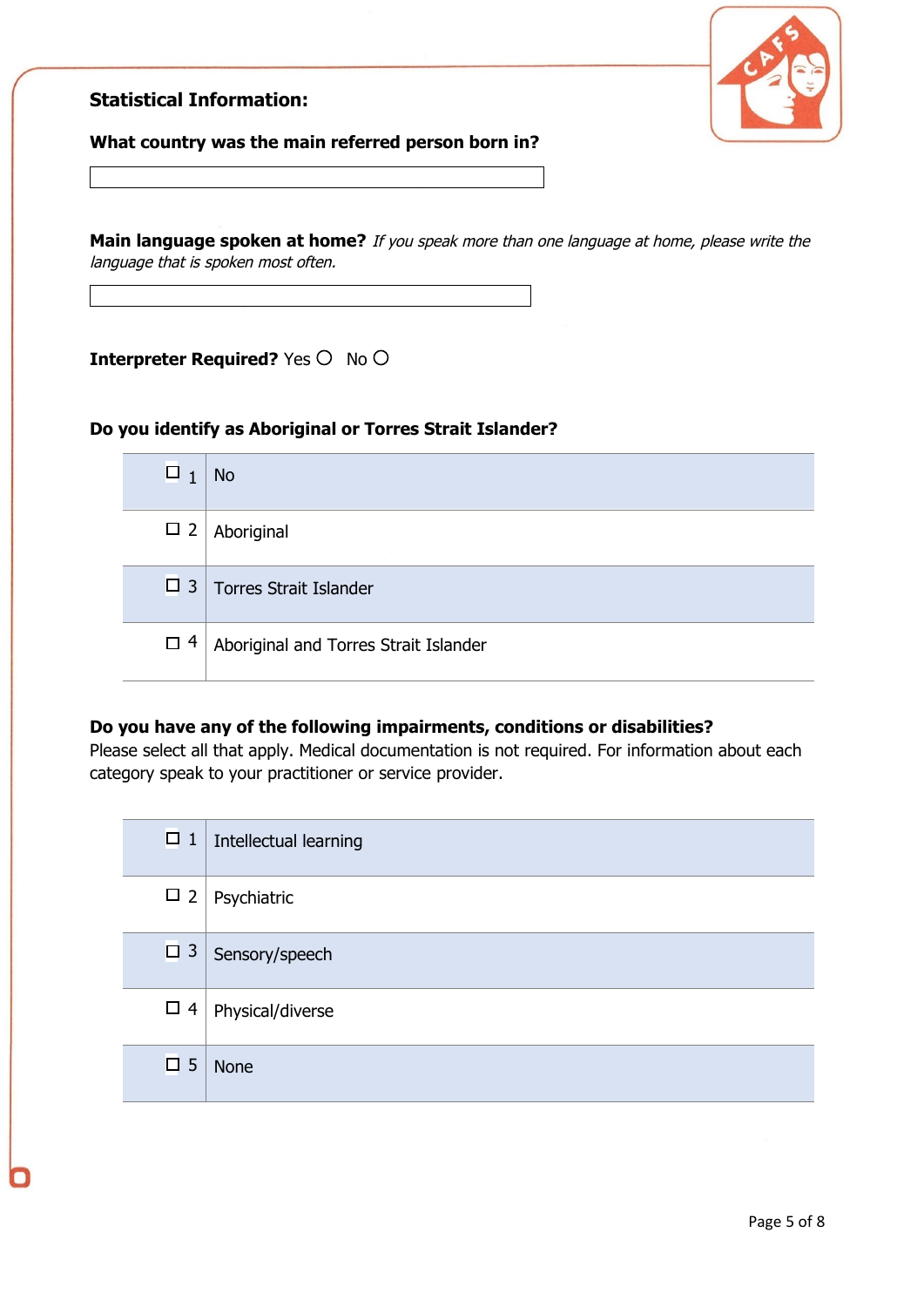

## **Are you homeless or at risk of being homeless?**

| $\Box$ 1    | Yes              |
|-------------|------------------|
| $\square$ 2 | $\sim$<br>No     |
|             | $\Box$ 3 At risk |

## **How would you describe the makeup of your household?**

| $\mathbf{1}$<br>□   | Single (person living alone)  |
|---------------------|-------------------------------|
| $\square$ 2         | Sole parent with dependent(s) |
| $\overline{3}$<br>0 | Couple                        |
| $\Box$              | Couple with dependent(s)      |
| $\square$ 5         | Group of related adults       |
| $\square$ 6         | Group of unrelated adults     |
| 7<br>$\Box$         | Homeless/no household         |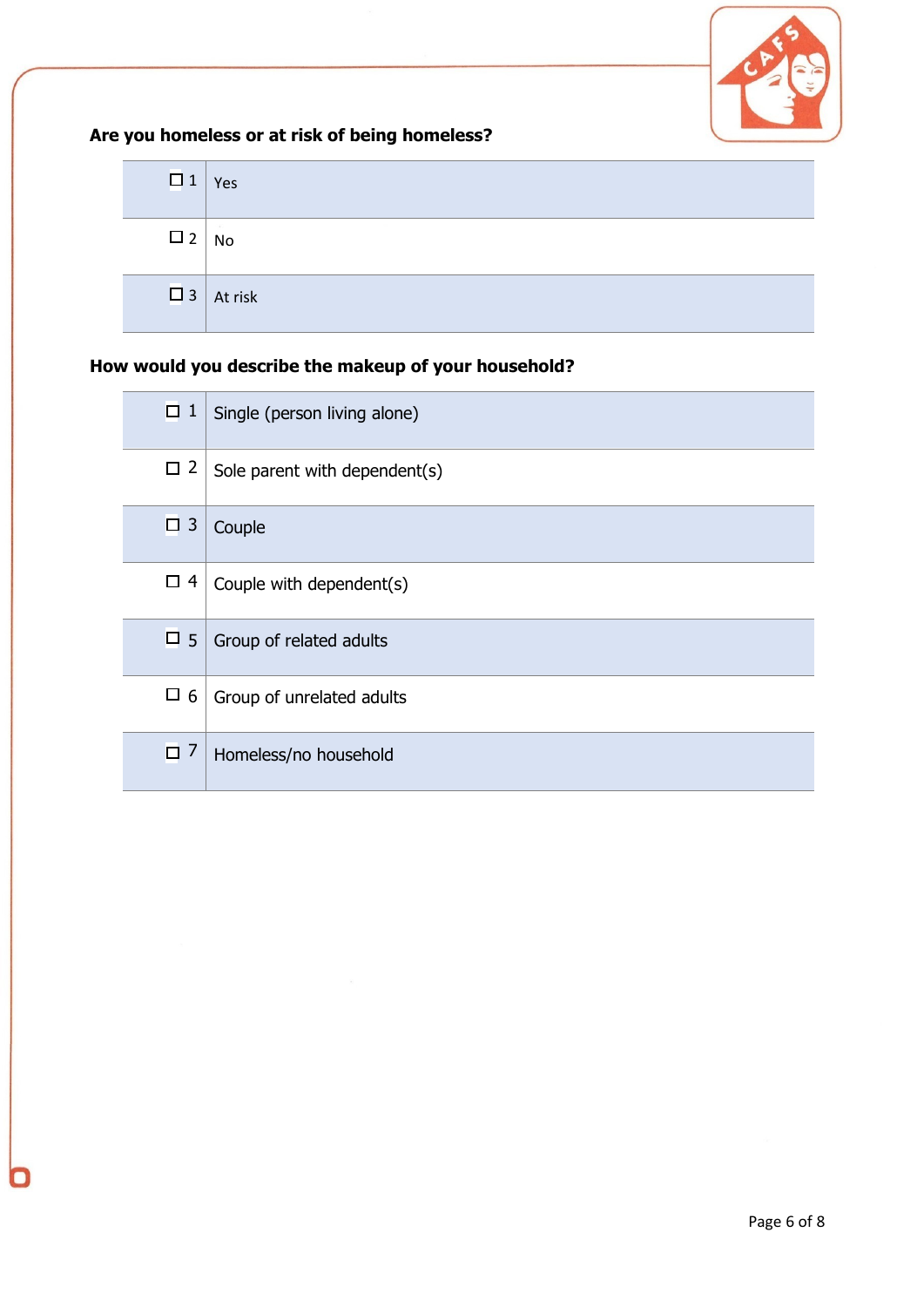

## **Please select your relevant Employment Status?**

| $\Box$ 1    | Full time Employed / Paid Work Full Time         |
|-------------|--------------------------------------------------|
| $\square$ 2 | Part Time Employed / Paid Work Part Time         |
| $\Box$ 3    | Casual / Unpaid work (includes Volunteering)     |
| $\square$ 4 | Not working / Not looking for work               |
| $\square$ 5 | Unemployed / (Not working, but looking for work) |
| □ 6         | Studying full time                               |
| $\square$ 7 | Studying part time                               |
| $\square$ 8 | Caring                                           |
| $\Box$ 9    | Parenting                                        |

## **Main Source of income?**

| $\Box$ 1 | Nil Income                                 |
|----------|--------------------------------------------|
| $\Box$ 2 | Employee Salary / Wages                    |
| $\Box$ 3 | Self Employed                              |
| $\Box$ 4 | Government Payment / Pensions / Allowances |

## **What level of education have you achieved?**

| $\Box$ 1    | Primary                    |
|-------------|----------------------------|
| $\square$ 2 | (4)<br><b>High School</b>  |
| $\Box$ 3    | TAFE / Diploma Equivalent  |
| $\Box$ 4    | Bachelor Degree Level      |
| $\Box$ 5    | Post Graduate Degree Level |